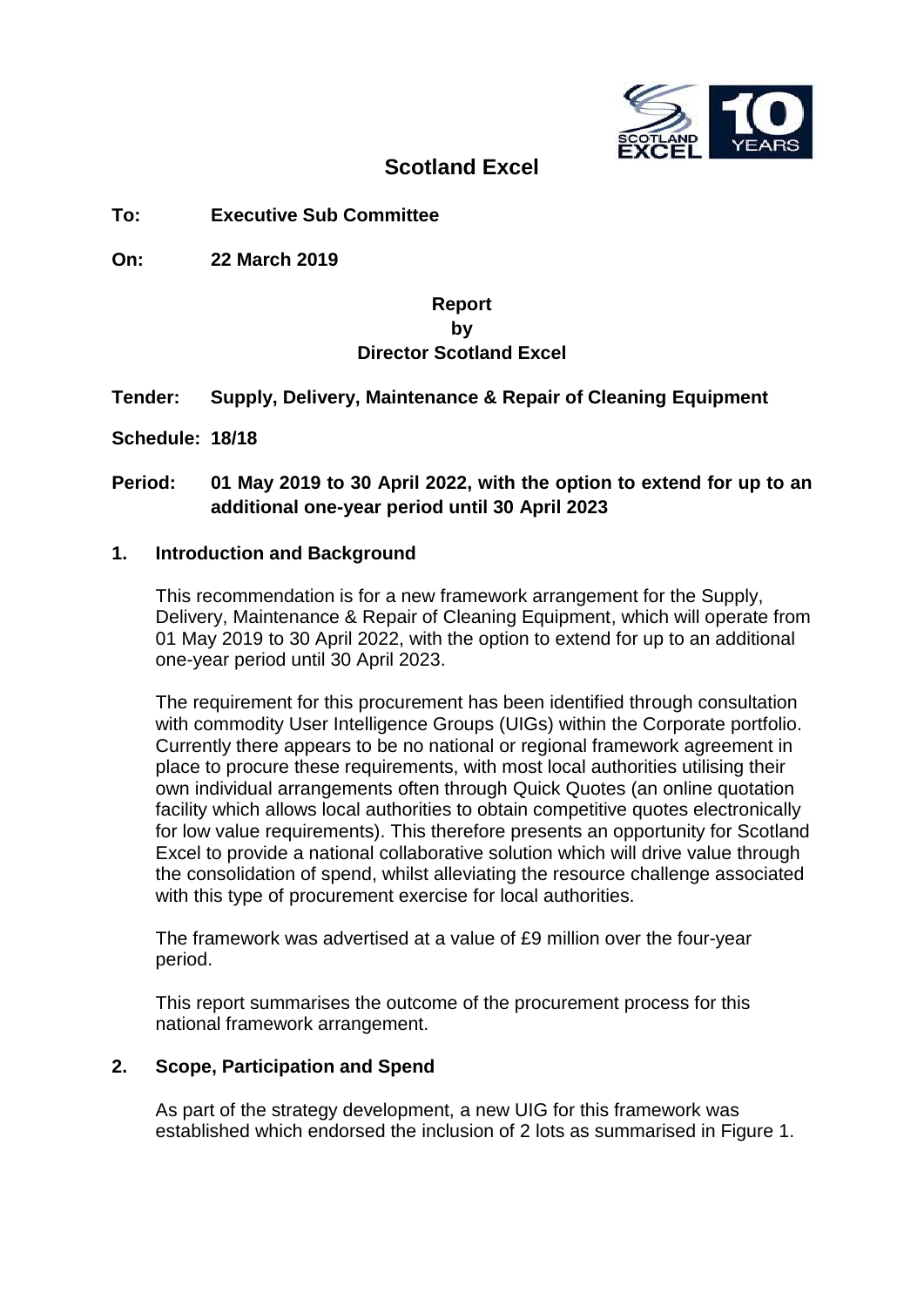The lot structure will provide a mechanism for local authorities so that they can procure a range of cleaning equipment that includes, but is not limited to, vacuums, scrubber-dryers, sweepers, rotary machines, and carpet extractors.

These products will be predominately used by local authority cleaning teams, carrying out tasks related to floorcare within internal settings.

The new framework has an annual value of approximately £2.25 million across 32 local authorities, and Tayside Contracts.

### *Figure 1: Lot Structure*

| Lot Number | <b>Lot Name</b>                                                  |
|------------|------------------------------------------------------------------|
|            | Supply & Delivery of Cleaning Equipment & Associated Products    |
|            | Maintenance & Repair of Cleaning Equipment & Associated Products |

### **3. Procurement Process**

A Prior Information Notice (PIN) was dispatched on 05 September 2018 with 24 organisations expressing an interest in the opportunity. Market engagement was conducted, which resulted in 7 supplier meetings that helped to inform the procurement strategy.

As a matter of best practice and to ensure that the framework aligned with local authority requirements, consultation was conducted to understand their service requirements and current purchasing practices.

To ensure maximum competition an open tender process was used, and this was advertised on the Official Journal of the European Union and the Public Contracts Scotland portal on 04 January 2019. The tender process was conducted using the Public Contracts Scotland Tender (PCS-T) system.

The procurement process followed a two-stage tendering procedure. Stage one, Qualification, was conducted using the European Single Procurement Document (ESPD Scotland). Within the ESPD, tenderers were required to answer a set of exclusionary questions along with providing details and/or acknowledgement of insurance, financial standing, quality management, health and safety, and environmental management policies and/or procedures.

At the second stage of the process, offers were evaluated against the following criteria and weightings for all lots:

| Commercial | 80%        |
|------------|------------|
| Technical  | <b>20%</b> |

Tenderers were required to indicate which lots that they were bidding for, and the local authorities which they had an ability to service.

Tenderers were invited to bid on the following basis;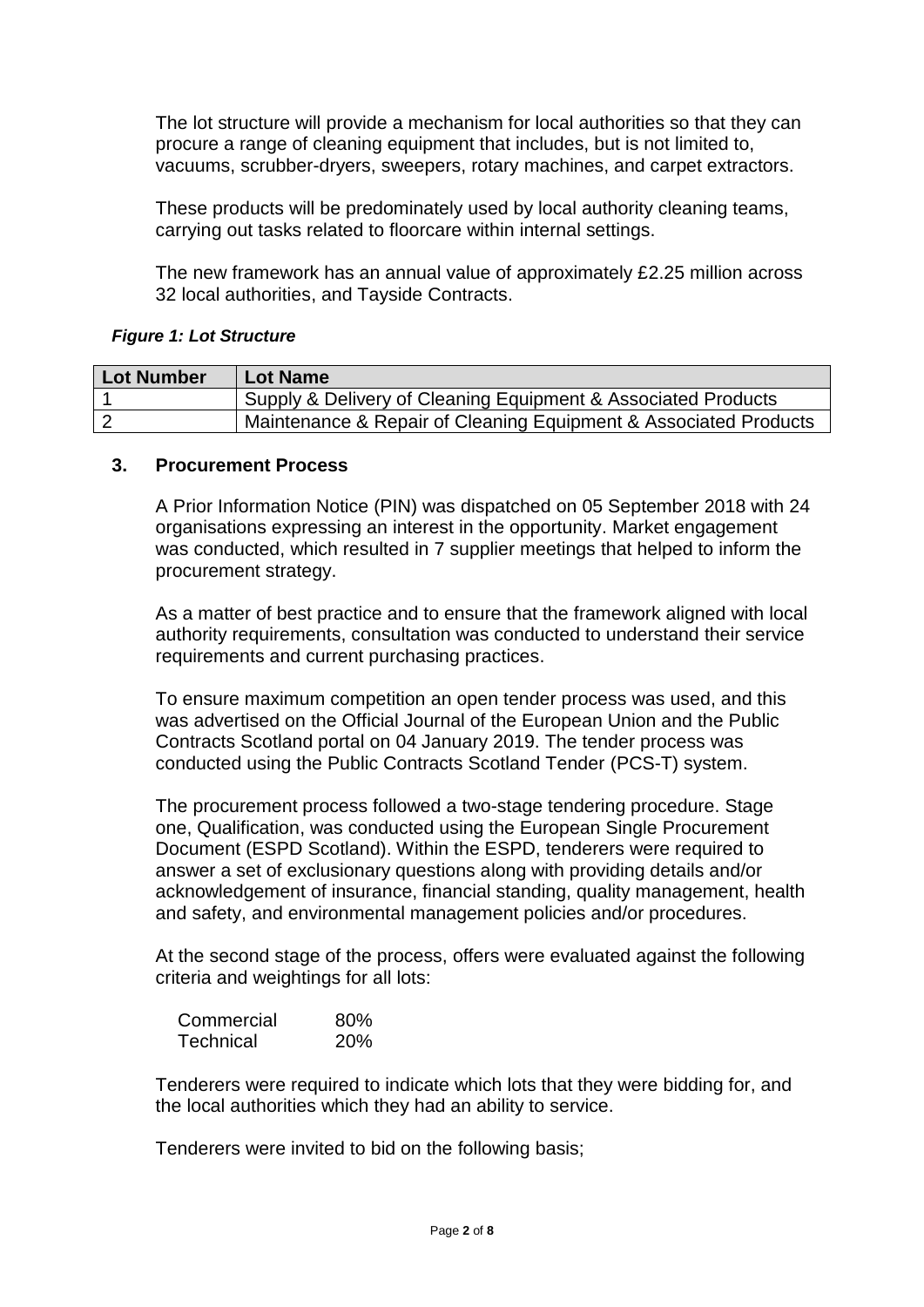- In the Commercial Section, a national price for all core products and services;

- In the Technical Section, as outlined in Figure 2, scored method statements on community benefits, contract management & customer service, fair work practices, innovation & added value, and sustainability.

| <b>Section</b>        | <b>Question</b>                     | <b>Maximum Score</b><br><b>Available</b> |  |
|-----------------------|-------------------------------------|------------------------------------------|--|
| <b>Commercial 80%</b> |                                     |                                          |  |
|                       | <b>Community Benefits</b>           | 3                                        |  |
|                       | Contract Management &               | 5                                        |  |
| chnical 20%           | <b>Customer Service</b>             |                                          |  |
|                       | <b>Fair Work Practices</b>          | 3                                        |  |
|                       | <b>Innovation &amp; Added Value</b> | 3                                        |  |
|                       | Sustainability                      | 6                                        |  |

*Figure 2: Scoring Breakdown*

## **4. Report on Offers Received**

The tender document was accessed by 22 organisations, with 10 of these submitting an offer.

A summary of all offers received from tenderers, and their SME status is outlined in Appendix 1.

## **5. Recommendations**

Based on the evaluation undertaken in line with the criteria and weightings set out above, it is recommended that a multiple supplier framework agreement is awarded to the 10 tenderers outlined in Appendix 2.

Of the 10 recommended tenderers, 8 are SMEs, with 1 of these being classified as a micro business. Appendix 1 outlines the location of tenderers who submitted an offer, with 6 of these being based in Scotland.

These tenderers provide the range of products and services required by local authorities, as well as representing best value and meeting all technical specifications.

## **6. Benefits**

## **Savings**

Accurate benchmarking is difficult to calculate due to a lack of spend information proceeding from local authorities at present. However, this has been forecast at approximately 7.5% based on wider market analysis, and a comparison with the savings reports of other first-generation frameworks. This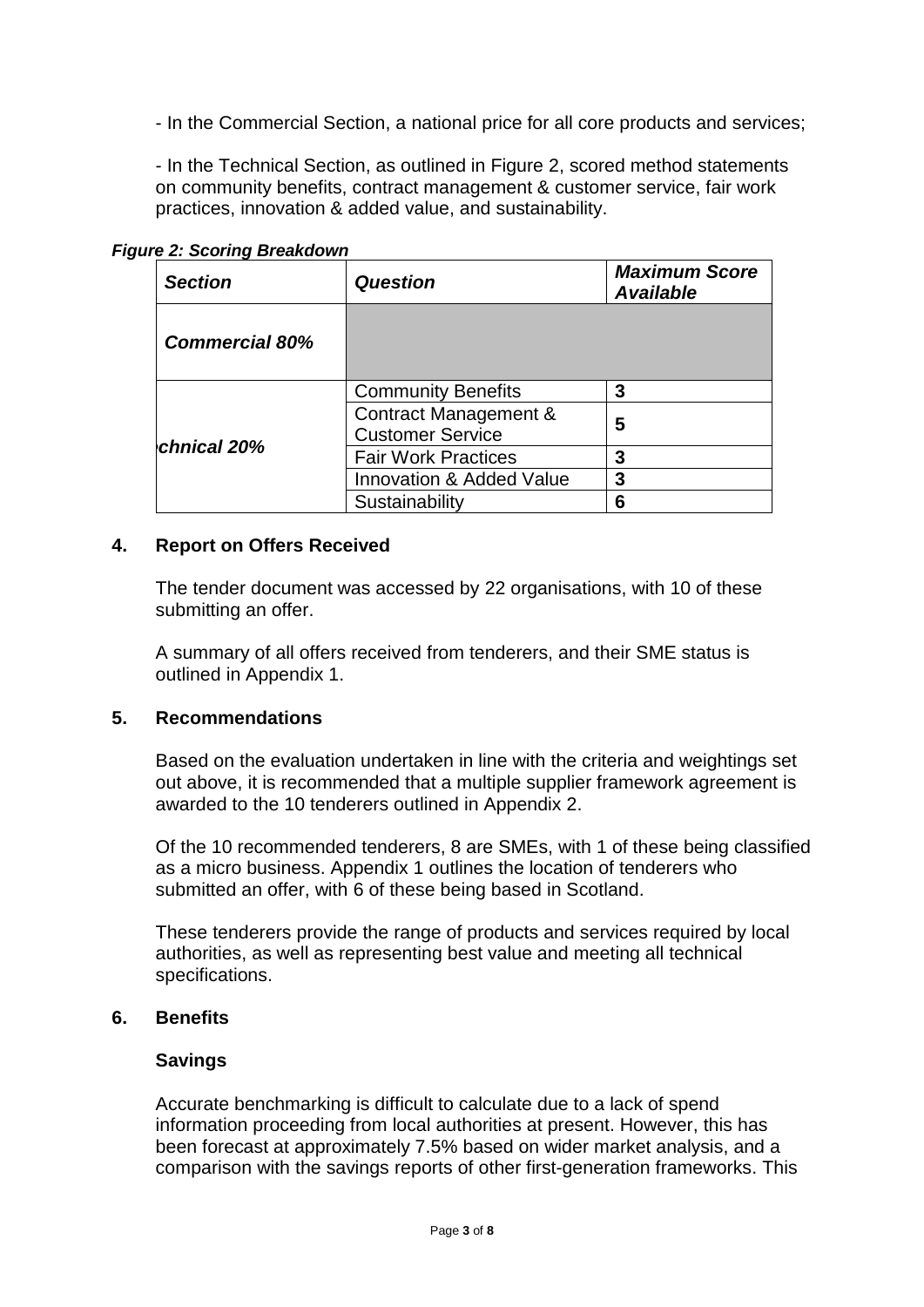will be monitored on an ongoing basis, and individual benchmarking conducted when required for local authorities.

## **Price Stability**

Tenderers have accepted as part of the terms & conditions of the framework that they will hold prices firm for the first 12 months of the framework.

After the initial 12 months, suppliers may submit a request for a price variance on an annual basis. Suppliers may submit a price decrease at any time throughout the duration of the framework.

## **Sustainable Procurement Benefits**

### **Community Benefits**

Tenderers were asked to detail community benefit initiatives that they would commit to deliver throughout the duration of the framework.

Community benefits received as part of the tender submissions included; sponsorship of local sports teams and community events, donation of materials and labour to support community projects, donation of product vouchers, work experience placements, employability workshops, training sessions, and the recruitment of modern apprentices and/or staff members.

### **Fair Work Practices**

Tenderers were also asked to confirm their approach to fair work practices and the Scottish Living Wage, details of which can be found in Appendix 3. Of the 10 recommended tenderers for this framework, 8 currently pay the Living Wage or above, with one of these being accredited.

#### **Sustainability**

Tenderers were asked to detail their approach to sustainability, and were asked how their organisations reduced waste, considered the environmental impact of transportation, and demonstrated that their products came from sustainable, reliable, and approved sources.

Offers included a range of recycling initiatives involving the refurbishment of machines for reuse and waste segregation techniques. In addition to this, some tenderers offered to uplift disused machines from local authorities and refurbish them before donating to charities.

Tenderers also advised that they utilised route planning technologies to reduce mileage, as well as the increased adoption of Euro 6 standard vehicles within their fleets for the delivery of products.

In addition to this, they provided details on how they manage stock levels efficiently and monitor transparency within their supply chains. Some of them advised that they regularly conduct assessments to ensure that their supply chains are adhering to fair work practices and conforming with environmental regulations.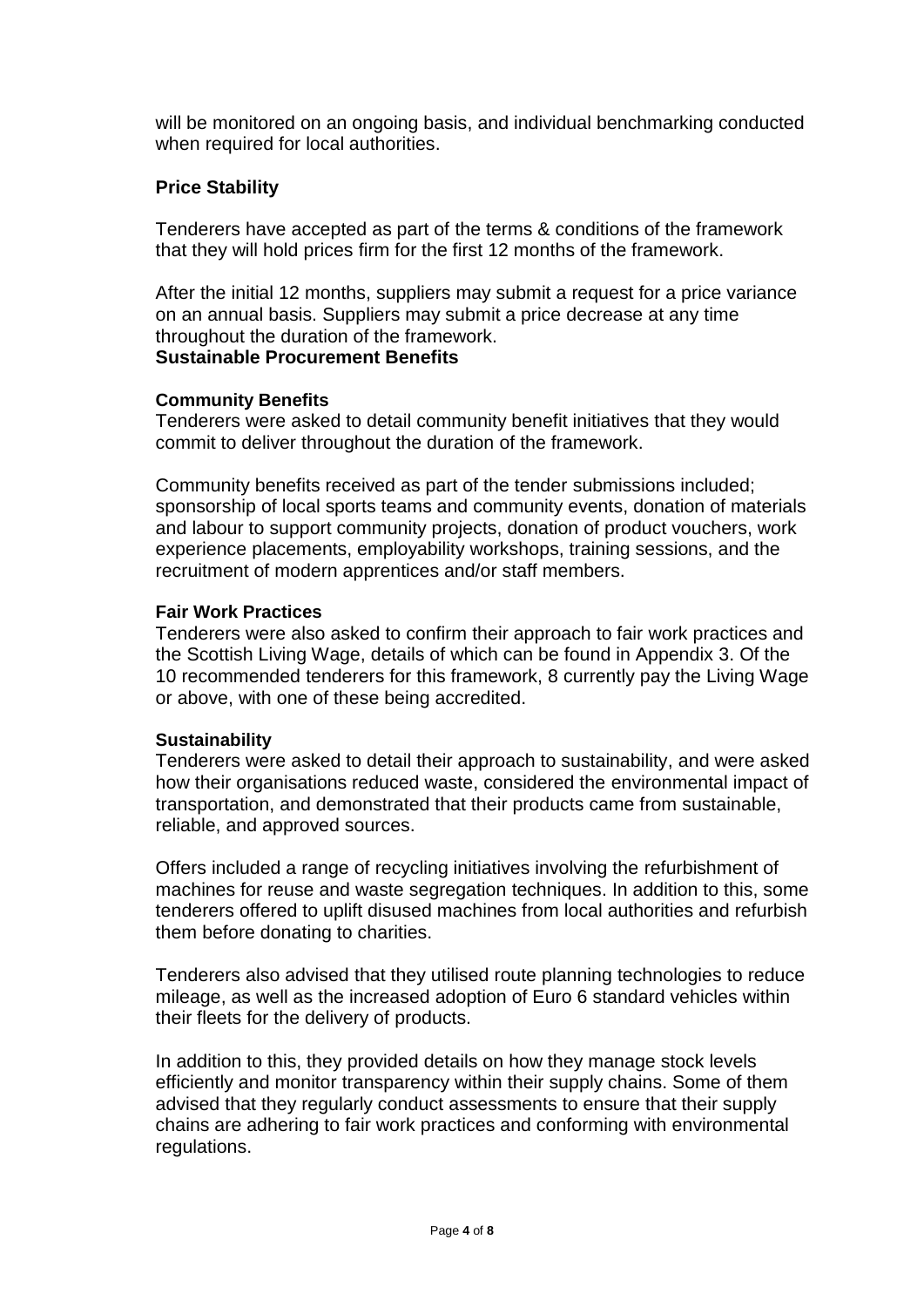## **7. Contract Mobilisation and Management**

Both suppliers and participating members will be issued with a mobilisation pack containing information relating to the operation of the framework, roles and responsibilities, management information requirements and community benefits commitments.

In accordance with Scotland Excel's established contract and supplier management programme, this framework has been classified as a level 3 arrangement in terms of both risk and spend. As such, Scotland Excel will conduct annual review meetings with suppliers, where necessary, whilst monitoring management information and community benefits associated with this framework.

#### **8. Summary**

This framework for the Supply, Delivery, Maintenance & Repair of Cleaning Equipment aims to maximise collaboration, consolidate demand and deliver best value. A range of benefits can be reported in relation to savings, price stability, community benefits and sustainability.

The Executive Sub Committee is requested to approve the recommendation to award placings on this framework to the tenderers as detailed in Appendix 2.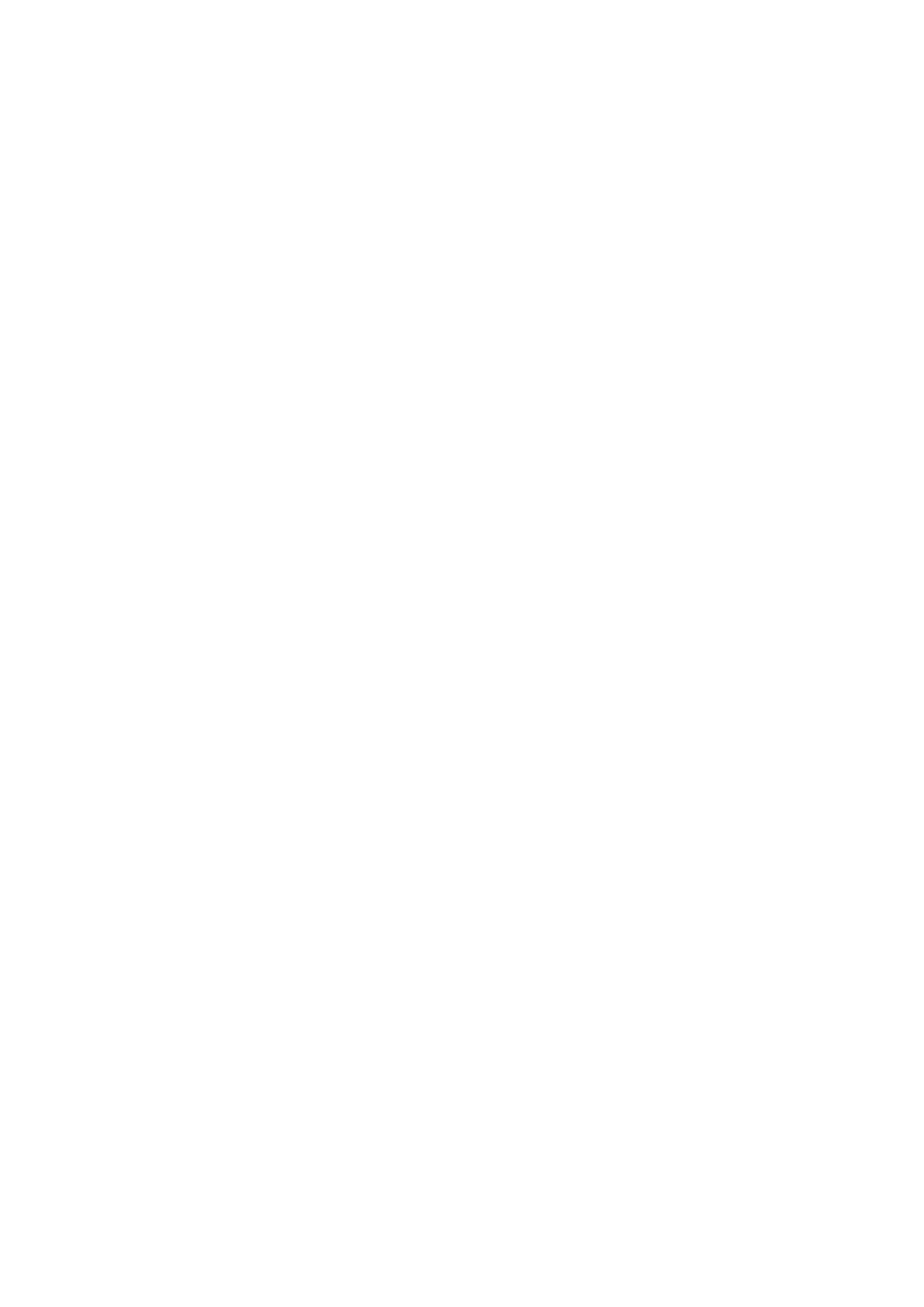## **Appendix 1 – Offers Received & SME Status**

| <b>Tenderer</b>                  | <b>SME Status</b> | <b>Location</b>                     | <b>Lots Tendered</b> |
|----------------------------------|-------------------|-------------------------------------|----------------------|
| Alliance Disposables Ltd         | Large             | Glasgow, Glasgow City               | 1 & 2                |
| <b>Arrow County Supplies Ltd</b> | <b>Medium</b>     | Shrewsbury, Shropshire              |                      |
| Diversey Ltd                     | Large             | Northampton,<br>Northamptonshire    |                      |
| <b>DMG Floorcare Ltd</b>         | Small             | Glasgow, Glasgow City               | 1 & 2                |
| <b>GT Cleaning Machines Ltd</b>  | Small             | East Kilbride, South<br>Lanarkshire | 1 & 2                |
| Mr. Pat McKay T/A Machines2Clean | Micro             | Cumbernauld, North<br>Lanarkshire   | 1 & 2                |
| Nilfisk Ltd                      | Medium            | Penrith, Cumbria                    | 1 & 2                |
| <b>Powerwasher Services Ltd</b>  | Small             | Laurencekirk,<br>Aberdeenshire      | 1 & 2                |
| <b>Truvox International Ltd</b>  | Small             | Southampton, Hampshire              |                      |
| Unico Ltd                        | Small             | Carronshore, Falkirk                | 1 & 2                |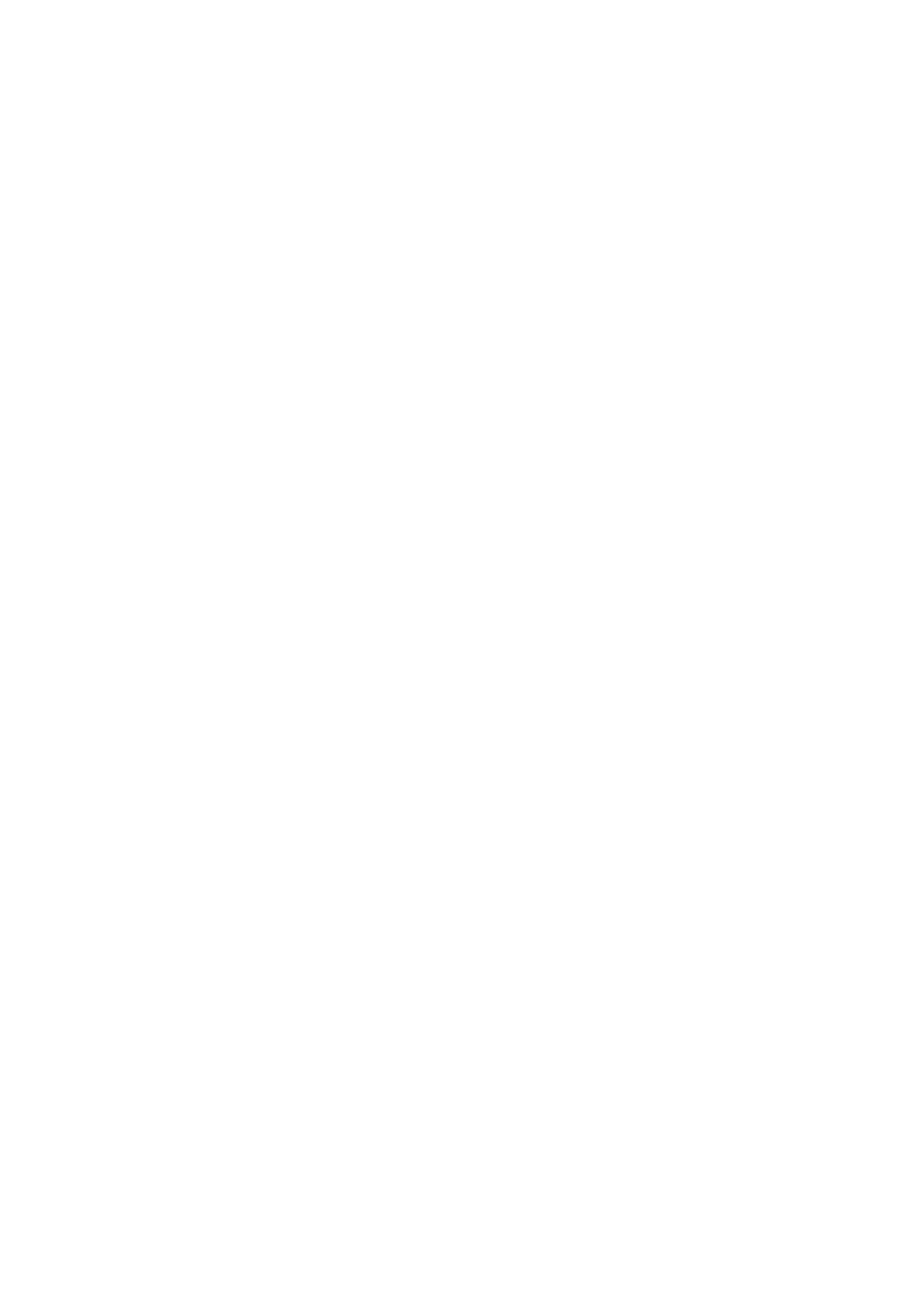## **Appendix 2 - Scoring and Recommendations**

| Lot 1 – Supply & Delivery of Cleaning Equipment &<br><b>Associated Products</b> |              |                               |
|---------------------------------------------------------------------------------|--------------|-------------------------------|
| <b>Tenderer</b>                                                                 | <b>Score</b> | <b>Award to Lot 1: Yes/No</b> |
| <b>DMG Floorcare Ltd</b>                                                        | 91.63        | Yes                           |
| Unico Ltd                                                                       | 75.85        | Yes                           |
| <b>Arrow County Supplies Ltd</b>                                                | 71.15        | Yes                           |
| Alliance Disposables Ltd                                                        | 66.78        | Yes                           |
| Diversey Ltd                                                                    | 58.54        | Yes                           |
| Mr Pat McKay T/A Machines2Clean                                                 | 56.25        | Yes                           |
| <b>Nilfisk Ltd</b>                                                              | 53.67        | Yes                           |
| <b>Truvox International Ltd</b>                                                 | 51.64        | Yes                           |
| Powerwasher Services Ltd                                                        | 47.62        | Yes                           |
| <b>GT Cleaning Machines Ltd</b>                                                 | 44.38        | Yes                           |

| Lot 2 - Maintenance & Repair of Cleaning Equipment &<br><b>Associated Products</b> |              |                               |
|------------------------------------------------------------------------------------|--------------|-------------------------------|
| <b>Tenderer</b>                                                                    | <b>Score</b> | <b>Award to Lot 2: Yes/No</b> |
| <b>DMG Floorcare Ltd</b>                                                           | 91.63        | Yes                           |
| Unico Ltd                                                                          | 59.88        | Yes                           |
| Powerwasher Services Ltd                                                           | 46.58        | Yes                           |
| <b>Nilfisk Ltd</b>                                                                 | 43.55        | Yes                           |
| <b>GT Cleaning Machines Ltd</b>                                                    | 38.89        | Yes                           |
| Alliance Disposables Ltd                                                           | 38.50        | Yes                           |
| Mr. Pat McKay T/A Machines2Clean                                                   | 32.94        | Yes                           |